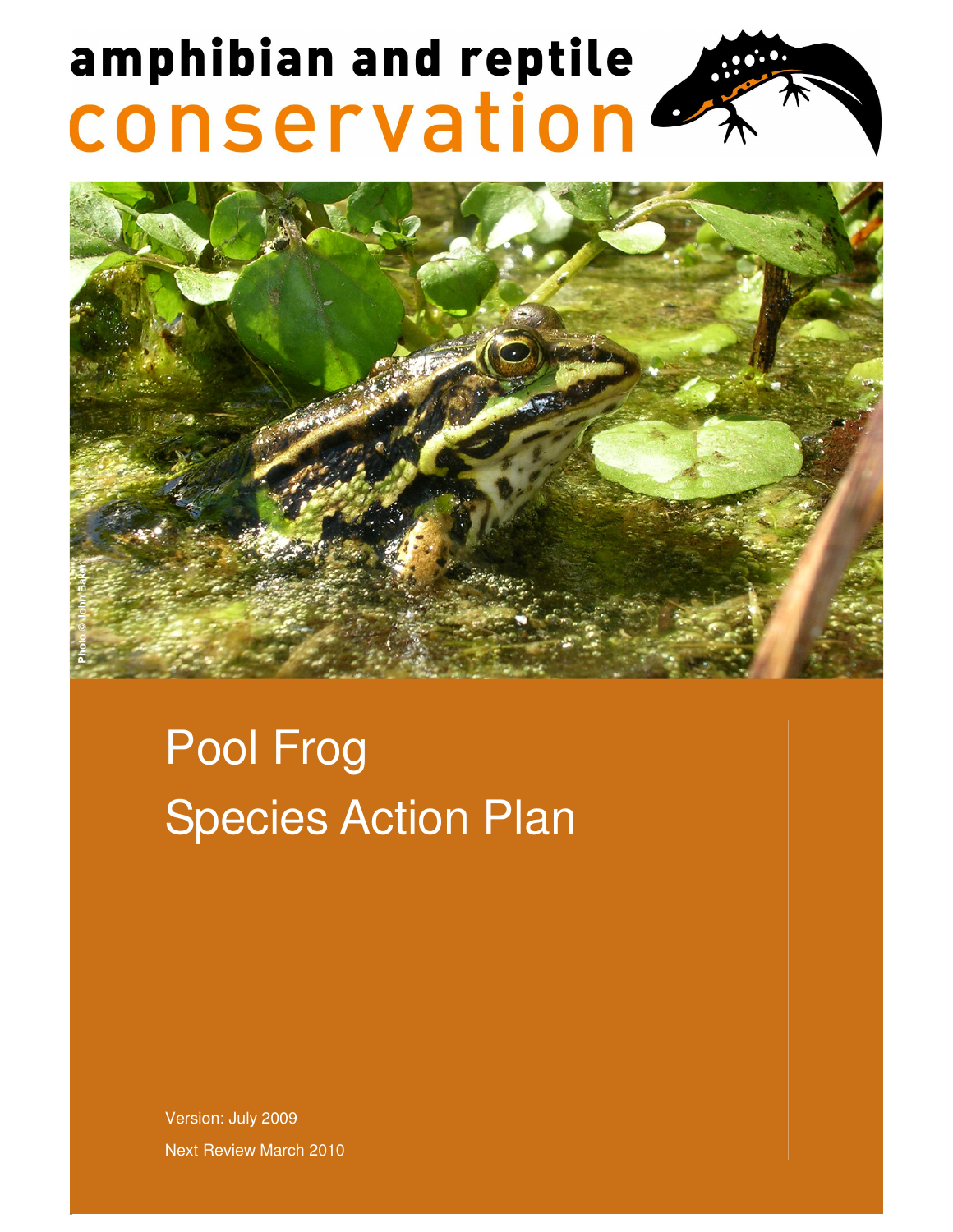## **Introduction**

This document outlines the actions required to conserve the pool frog (Pelophylax (Rana) lessonae) in Britain and provides a framework for all conservation work. More detail of each action is provided in the implementation guide. Each action has been assigned the appropriate level for implementation i.e. United Kingdom, country, region or local. Key actions have been identified through a 'signposting' exercise; these statements are shown in two shades of green and the corresponding signposted actions are marked with a similarly coloured signpost symbol.

#### Action Level Key

UK All high-level actions, including European actions

- C Country
- R Region
- L Local

sign post Signposted action related to each preceding Signpost Statement

A few of the signposts cover a wide range of issues (and sections of the action plan). In these instances the signposts are used in both parts of the plan, with the relevant section marked in bold.

#### **Action for the pool frog is targeted to specific counties**

The pool frog has been reintroduced to 1 site in England under the Biodiversity Action Plan. Further action will be restricted to the following areas: Norfolk, Lincolnshire, Cambridgeshire, possibly Peterborough, Bedfordshire, and Northamptonshire.

### **Contents**

| <b>Targets as agreed by Government</b> |    |
|----------------------------------------|----|
| 1. Action Plan/SAP Management          | з  |
| 2. Policy and Legislation              |    |
| 3. Species and Habitat Management      |    |
| 4. Advisory and Communications         | 9  |
| 5. Research and Monitoring             | 11 |

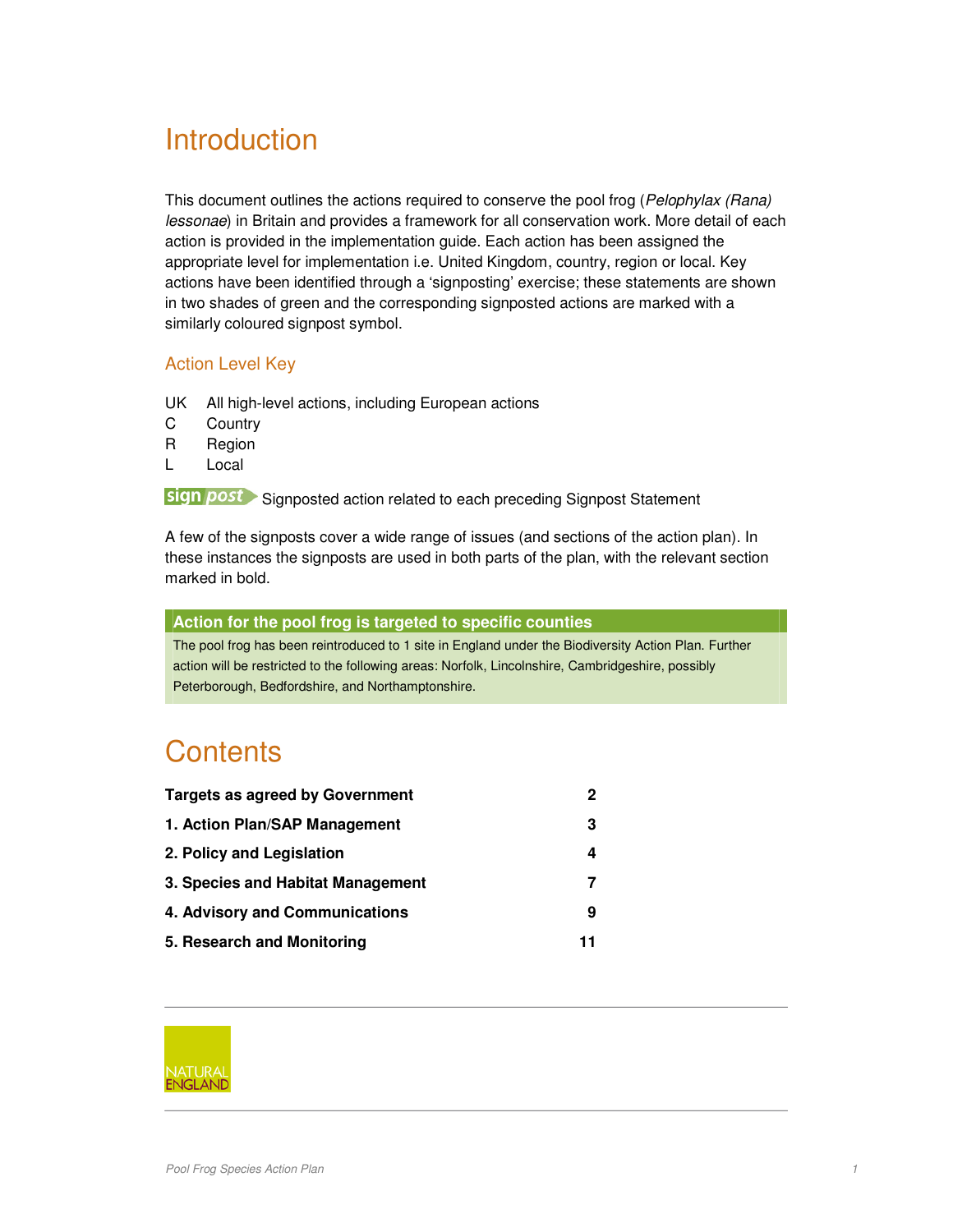## Targets as agreed by Government

| 1. Establish two viable populations within the species historical range by 2010 |  |  |  |    |    |
|---------------------------------------------------------------------------------|--|--|--|----|----|
| <b>Baseline</b><br>2010<br>2020<br>2030<br>2015                                 |  |  |  |    |    |
| UK                                                                              |  |  |  | 10 | 15 |
|                                                                                 |  |  |  |    | 15 |
|                                                                                 |  |  |  |    |    |
| W                                                                               |  |  |  |    |    |

| 2. Increase overall population size of pool frog to 50 breeding pairs by 2010 |  |    |     |     |     |
|-------------------------------------------------------------------------------|--|----|-----|-----|-----|
| 2030<br>2020<br><b>Baseline</b><br>2010<br>2015                               |  |    |     |     |     |
| UK                                                                            |  | 50 | 125 | 250 | 560 |
|                                                                               |  | 50 | 125 | 250 | 560 |
|                                                                               |  |    |     |     |     |
| W                                                                             |  |    |     |     |     |

| 3. Achieve an increase in the range to 2 occupied vice counties by 2010 (within the<br>species historical range) |                 |      |      |      |      |
|------------------------------------------------------------------------------------------------------------------|-----------------|------|------|------|------|
|                                                                                                                  | <b>Baseline</b> | 2010 | 2015 | 2020 | 2030 |
| UK                                                                                                               |                 |      | v.   |      |      |
|                                                                                                                  |                 |      |      |      |      |
|                                                                                                                  |                 |      |      |      |      |
|                                                                                                                  |                 |      |      |      |      |

#### Information about the Species Action Plan targets

Populations to be established by reintroduction (at least up to 2010). The potential area of occupancy should be about 200 hectares by 2010 (i.e. 2 sites of c.100 hectares). Potential reintroduction sites are in the Fens/Brecks area. To ensure that the population is viable in genetic and population dynamics terms, these figures should be regarded as minima. The number of breeding ponds should be at least 6 per site.

The number of breeding adults will be assessed by regular surveys throughout the breeding season (May–June) as outlined in the *Reintroduction strategy for the pool frog*<sup>1</sup>. Annual monitoring will also occur at nearby sites where there is a reasonable chance of colonisation.

Guidance on target delivery is published in the reintroduction strategy.

1 Buckley J & Foster J. (2005) Reintroduction strategy for the pool frog Rana lessonae in England. English Nature Research Report 642 (2005)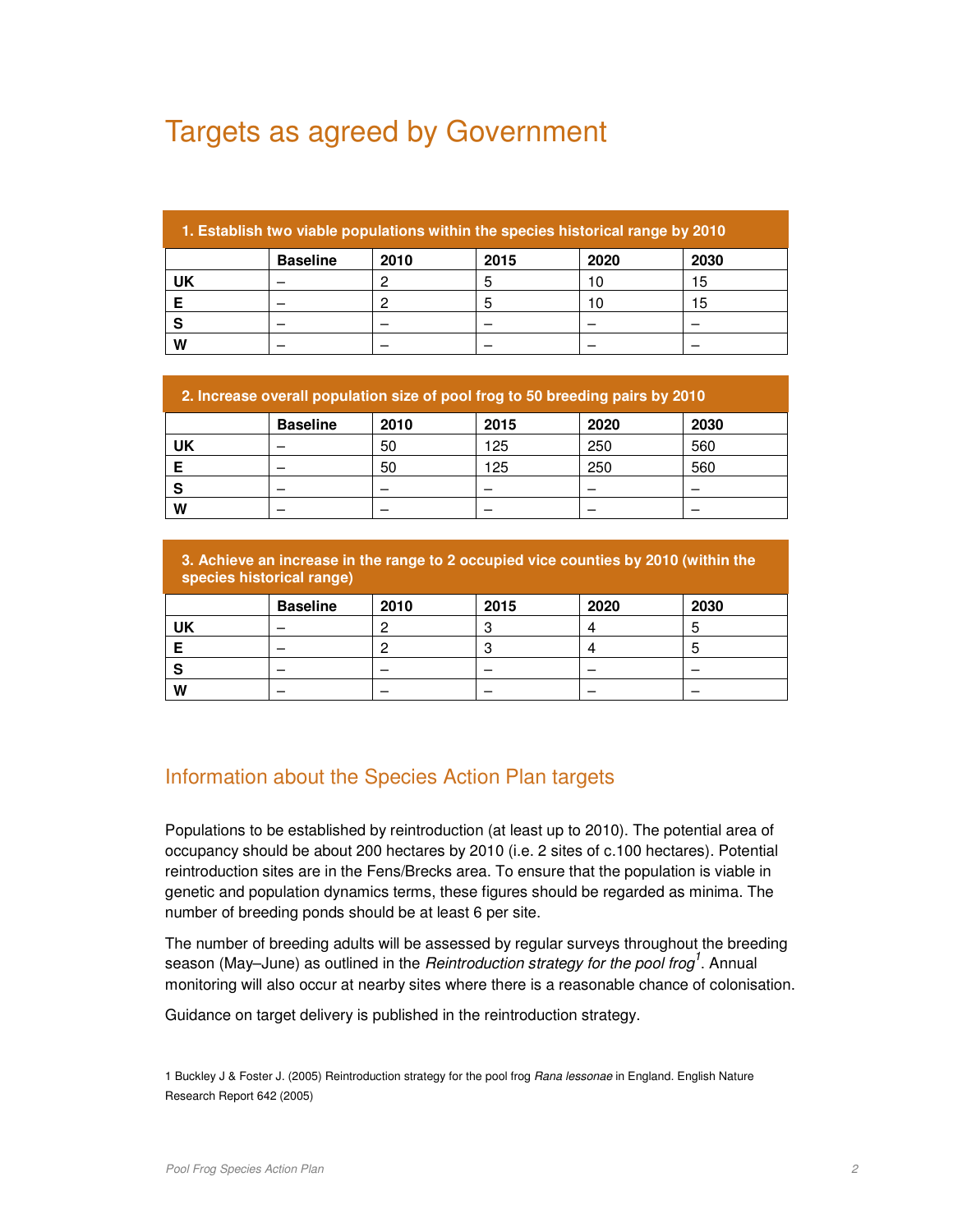# 1. Action Plan/SAP Management

### Objective 1.1

To provide direction and ensure efficient implementation of the pool frog Species Action Plans.

Pool Frog **part** Signposted Action: Single Species Action: **Implement full species action plan** including release protocol, search for further sites for releases, monitor success of reintroduction scheme.

|       |                                                  | <b>Action Level</b> |
|-------|--------------------------------------------------|---------------------|
| (i)   | sign post<br>Coordination                        | <b>UK, C, R, L</b>  |
| (ii)  | sign <i>post</i><br>Produce guidance as required | <b>UK, C, R, L</b>  |
| (iii) | sign post<br><b>Review Action Plan</b>           | <b>UK, C, R, L</b>  |
| (iv)  | sign post<br>Review targets and objectives       | <b>UK, C, R, L</b>  |
| (v)   | sign post<br>Reporting                           | <b>UK, C, R, L</b>  |
| (vi)  | sign post<br>Liaison with key BAP Partners       | <b>UK, C, R, L</b>  |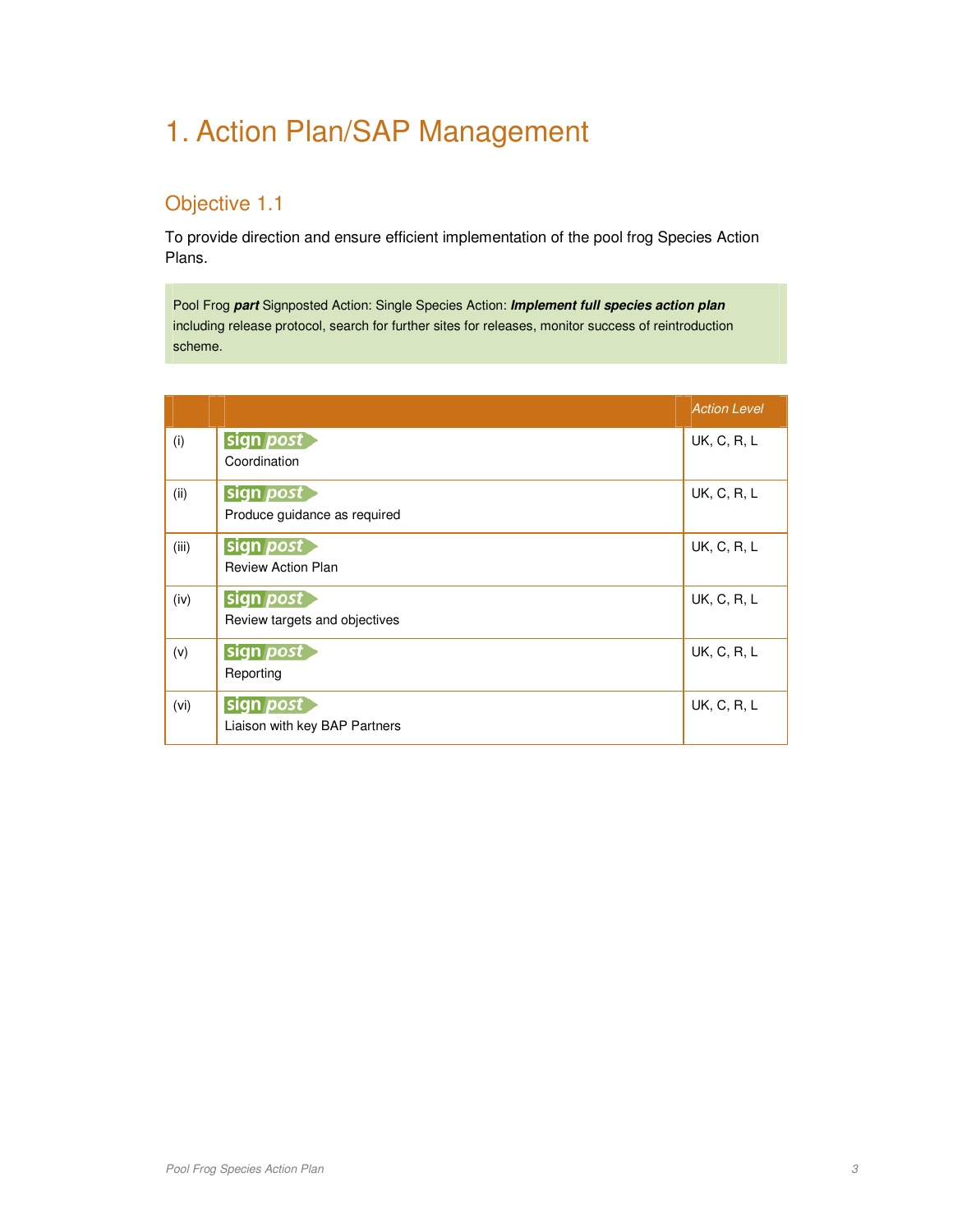# 2. Policy and Legislation

### Objective 2.1

To have legislation and policy that is effective for pool frog conservation that ensures no nett loss of conservation status and promotes opportunities for enhancement of the status of the species and their habitats and to ensure its effective transposition and implementation.

|       |                                                                                                                                                                                                                                                                                                                                                                                                                                       | <b>Action Level</b> |
|-------|---------------------------------------------------------------------------------------------------------------------------------------------------------------------------------------------------------------------------------------------------------------------------------------------------------------------------------------------------------------------------------------------------------------------------------------|---------------------|
| (i)   | Evaluate the effectiveness of legislation in attaining conservation for the<br>species, and identify and promote mechanisms for improvement. Ensure Pool<br>Frog receives protection through Habitats Regulations and Wildlife &<br>Countryside Act equivalent to other UK European Protected Species in<br>England; review legislative mechanisms to control release and movement of<br>pool frogs of non-native origin in the wild. | UK, C               |
| (ii)  | Use the Biodiversity Duty introduced by the Natural Environment and Rural<br>Communities Act 2006 and the Nature Conservation (Scotland) Act 2004, to<br>embed species conservation needs in all relevant policies.                                                                                                                                                                                                                   | C, R, L             |
| (iii) | Interpret, implement and enforce legislation and policy in such a way as to<br>ensure effective conservation for pool frogs.                                                                                                                                                                                                                                                                                                          | <b>UK, C, R, L</b>  |
| (iv)  | For key areas, encourage the preparation and implementation of<br>supplementary planning guidance and local spatial strategies to ensure the<br>strategic long term safeguard and management of populations.                                                                                                                                                                                                                          | C, R, L             |
| (v)   | Promote the inclusion of the pool frog in development control policy<br>frameworks and relevant strategic policies as a 'species of principal importance<br>to nature conservation'.                                                                                                                                                                                                                                                  | C, R, L             |
| (vi)  | Review licensing regime and the impact of derogations on pool frogs and<br>promote mechanisms for improvement.                                                                                                                                                                                                                                                                                                                        | UK, C,              |
| (vii) | Develop standard guidance and protocols to ensure consistent high quality<br>advice and clear working practices in (to inform developers/consultants and<br>local authorities).                                                                                                                                                                                                                                                       | $\mathsf{C}$        |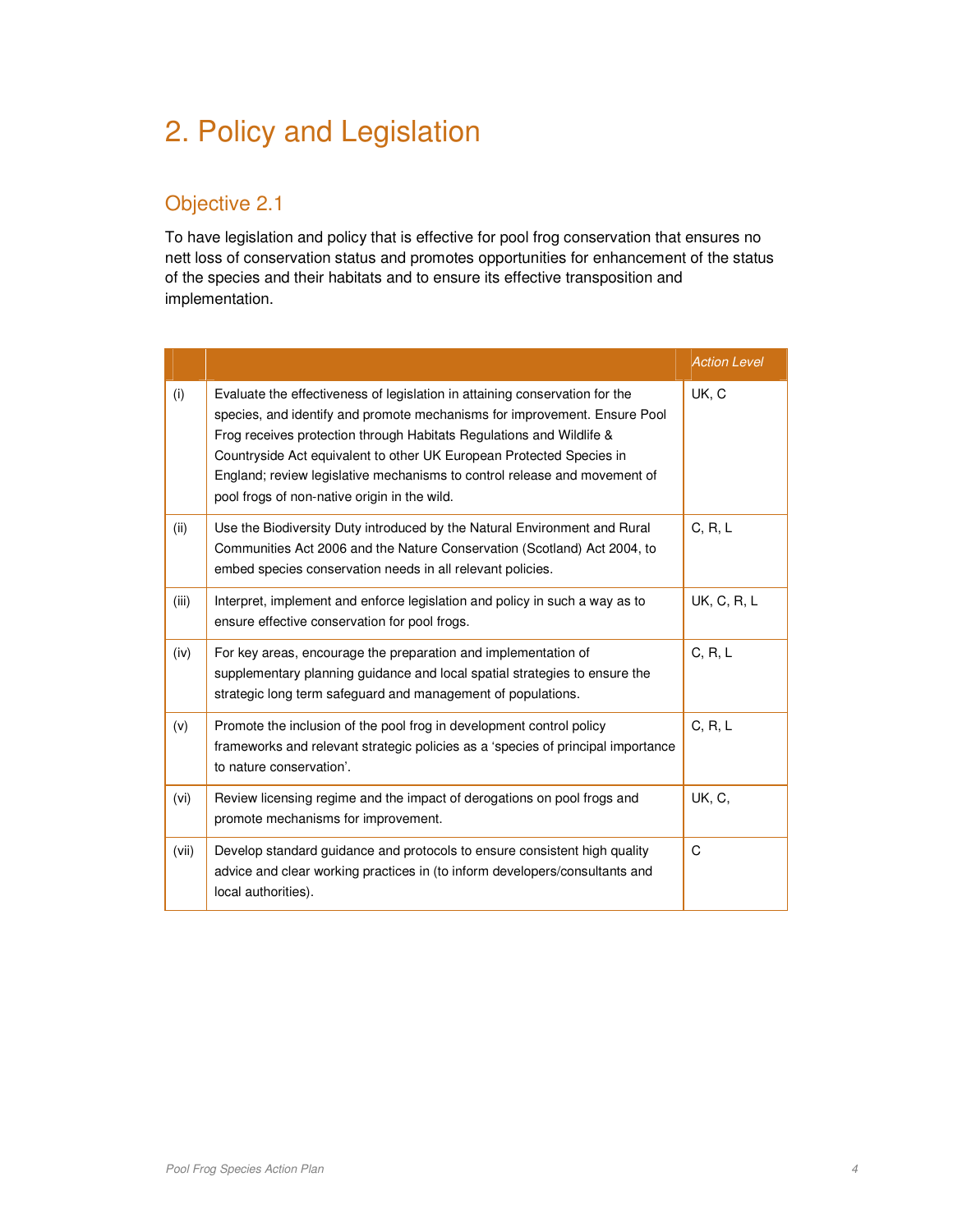### Objective 2.2

Ensure adequate information and knowledge base is available for decision-making.

|       |                                                                                                                                                                                                                                                   | <b>Action Level</b> |
|-------|---------------------------------------------------------------------------------------------------------------------------------------------------------------------------------------------------------------------------------------------------|---------------------|
| (i)   | Ensure availability of and access to appropriate data and ecological knowledge<br>early in policy development or decision-making and that there is an appropriate<br>framework and skills base for interpretation.                                | <b>UK, C, R, L</b>  |
| (ii)  | Incorporate pool frog data/knowledge into strategic and spatial plans.                                                                                                                                                                            | UK, C, R, L         |
| (iii) | Ensure understanding of habitat use and distribution, and the extent and<br>impacts of fragmentation and possible changes due to climate change, and<br>that information is available to incorporate these into planning and policy<br>decisions. | <b>UK, C, R, L</b>  |

### Objective 2.3

To ensure mechanisms are in place to support policies that achieve BAP objectives.

|       |                                                                                                                                                                                                                      | <b>Action Level</b> |
|-------|----------------------------------------------------------------------------------------------------------------------------------------------------------------------------------------------------------------------|---------------------|
| (i)   | Ensure agri-environment schemes are able to support pool frog conservation<br>and see that these are developed. Target agri-environment strategies to deliver<br>habitat creation and management targets/objectives. | <b>UK, C, R, L</b>  |
| (ii)  | Review existing non-agricultural funding mechanisms for habitat creation,<br>restoration and management and population linkages, especially ponds.                                                                   | <b>UK, C, R, L</b>  |
| (iii) | Consider and promote expansion of funding mechanisms where gaps exist.                                                                                                                                               | <b>UK, C, R, L</b>  |
| (iv)  | Integrate pool frog conservation needs into landscape and ecosystem level<br>schemes and approaches.                                                                                                                 | <b>UK, C, R, L</b>  |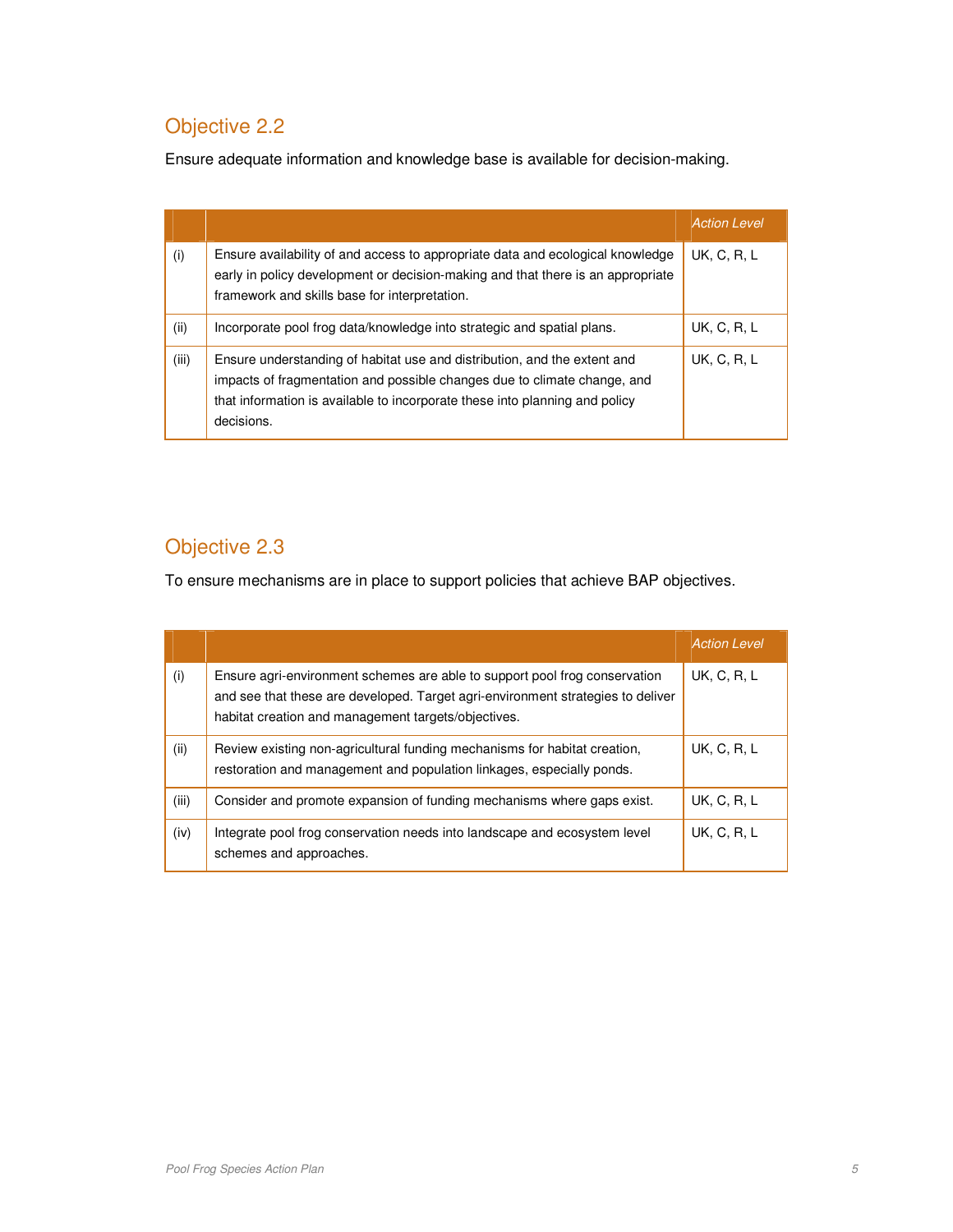### Objective 2.4

Ensure effective and appropriate site safeguard.

|       |                                                                                                                                                                                         | <b>Action Level</b> |
|-------|-----------------------------------------------------------------------------------------------------------------------------------------------------------------------------------------|---------------------|
| (i)   | Review the role of all designated sites for pool frog conservation in England,<br>Scotland & Wales, and evaluate and refine the selection criteria. (All SAC,<br>SSSI and Local Sites). | <b>UK, C, R, L</b>  |
| (ii)  | Produce a register of key sites and, where appropriate, forward site details to<br>SNCOs, NGOs and/or local authorities for consideration as protected sites.                           | <b>UK, C, R, L</b>  |
| (iii) | Where appropriate ensure that pool frogs are noted as SSSI 'interest features'<br>to promote appropriate habitat management.                                                            | UK.C                |
| (iv)  | Pursue opportunities for site acquisition to benefit the conservation of these<br>species.                                                                                              | <b>UK, C, R, L</b>  |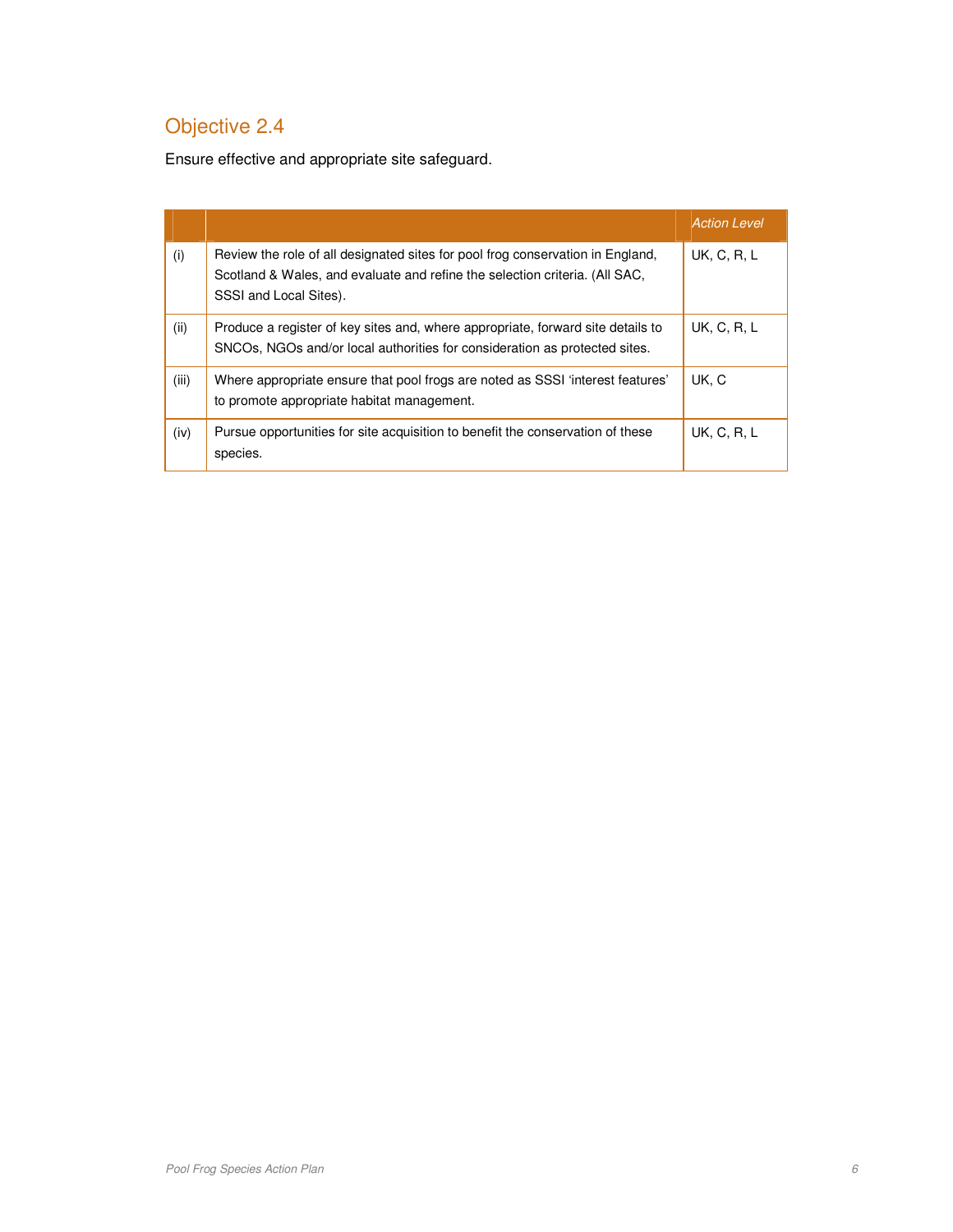# 3. Species and Habitat Management

#### Objective 3.1

To maintain the range and populations of the species through favourable management of occupied sites, linking populations and the restoration and creation of sufficient new sites to compensate for local losses.

#### **Pool Frog Signposted Action**

Single Species Action – Continue releases from Swedish stock. Continue habitat management at release site, expanding pond numbers by tree clearance/thinning and managing the terrestrial habitat.

|       |                                                                                                                                                                                                                               | <b>Action Level</b> |
|-------|-------------------------------------------------------------------------------------------------------------------------------------------------------------------------------------------------------------------------------|---------------------|
| (i)   | Produce and distribute advice on habitat management and restoration to<br>encourage positive management of habitats and to prevent losses through<br>mismanagement or neglect: target owners/managers of all important sites. | <b>UK, C, L</b>     |
| (ii)  | Identify sites which have potential for restoration or creation of new habitats.                                                                                                                                              | UK, C, R, L         |
| (iii) | Distribute information on grant schemes that help conserve pool frogs to land<br>owners/managers and encourage uptake.                                                                                                        | UK, C, R, L         |
| (iv)  | sign <i>post</i><br>Implement positive management.                                                                                                                                                                            | C, R, L             |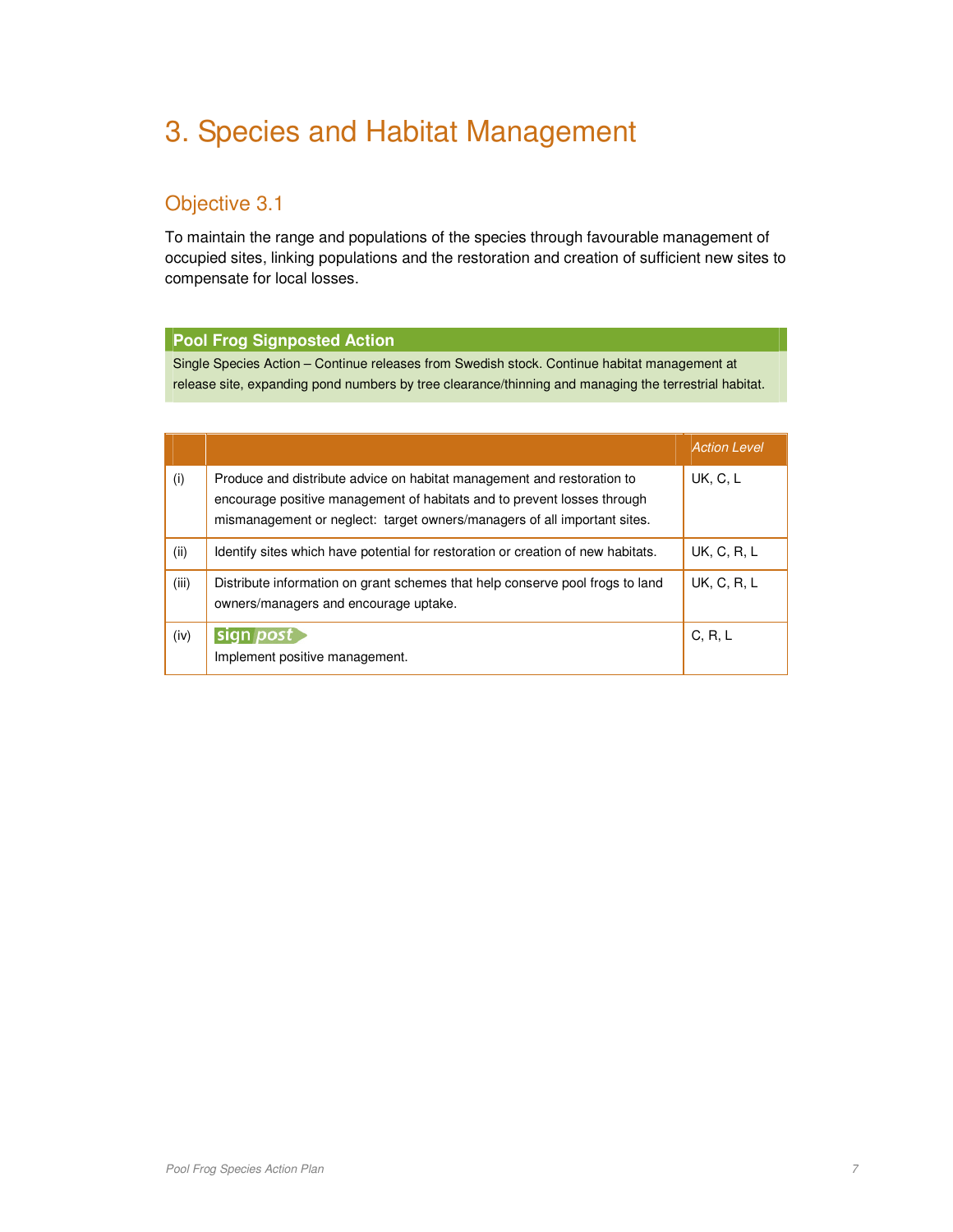### Objective 3.2

**Increase** the number of populations and range through habitat creation and management by encouraging natural dispersal and translocation where needed.

#### **Pool Frog Signposted Action**

Single Species Action – Seek to improve the condition of suitable habitat in former range for further releases.

|       |                                                                                                                                                                                                                                          | <b>Action Level</b> |
|-------|------------------------------------------------------------------------------------------------------------------------------------------------------------------------------------------------------------------------------------------|---------------------|
| (i)   | sign post<br>Develop means for effective targeting of habitat creation/expansion/<br>management using spatial planning techniques and see targets integrated into<br>landscape level projects, sub-regional and local plans etc.         | <b>UK, C, R, L</b>  |
| (ii)  | Encourage landowner/ land manager involvement in active pool frog<br>conservation e.g. via liaison through local conservation groups, distributing<br>management advice and information on grant schemes.                                | C, R, L             |
| (iii) | Translocate pool frogs where appropriate according to good practice (e.g.<br>JNCC/IUCN guidelines): develop & promote 'best practice' for deciding when<br>translocations are appropriate. Produce a priority list for re-introductions. | <b>UK, C, L</b>     |
| (iv)  | sian post<br>Undertake positive management to manage/create habitats (ponds, manage<br>terrestrial habitat) and link sites.                                                                                                              | C, R, L             |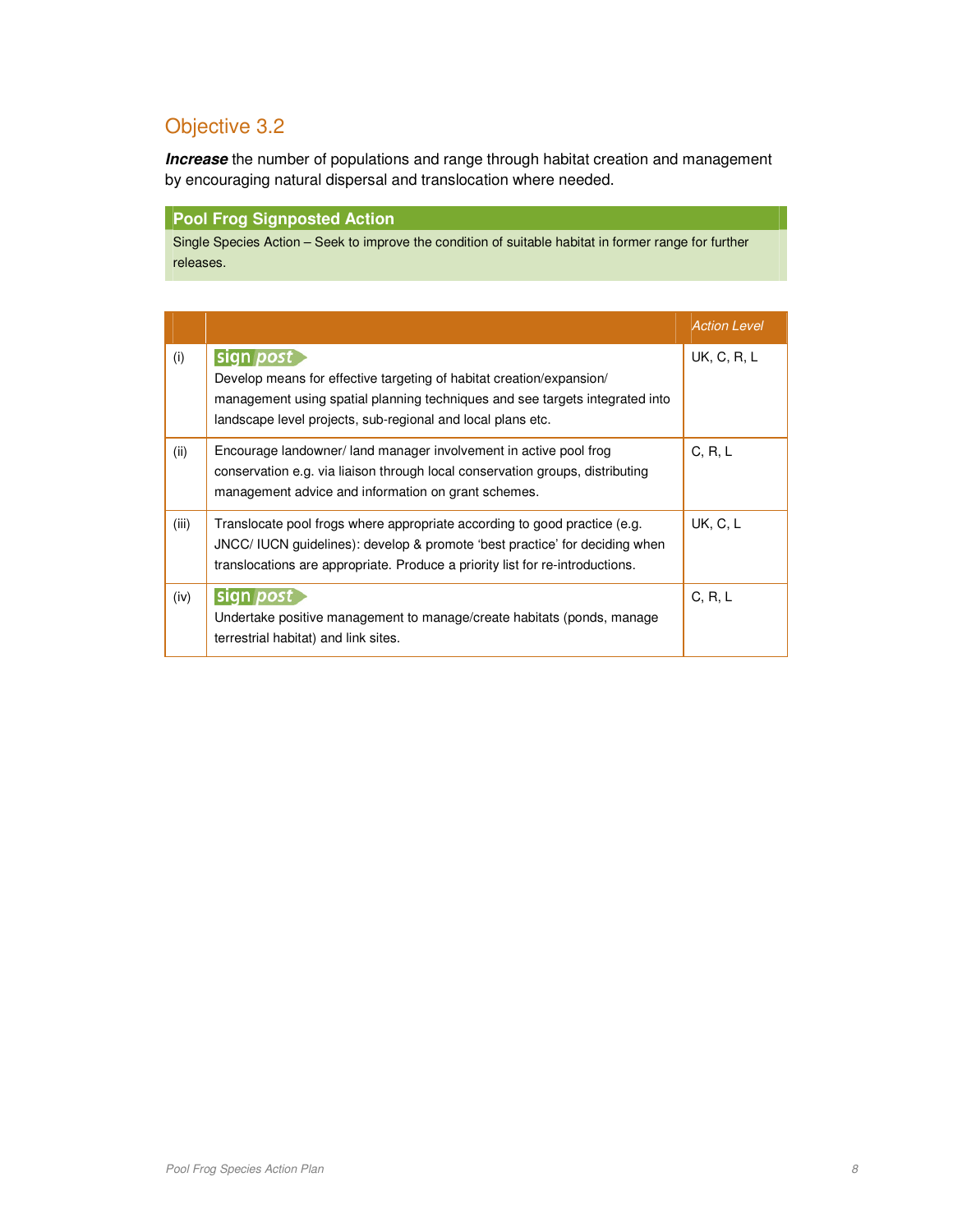# 4. Advisory and Communications

#### **Pool Frog part Signposted Action**

Single Species Action – Implement full species action plan including **release protocol**, search for further sites for releases, monitor success of re-introduction scheme.

#### Objective 4.1

To ensure understanding of habitat needs and management requirements, survey, conservation objectives and legal obligations by local authorities, land managers, volunteers, conservation professionals and others to raise standards and gain their further involvement to benefit herpetofauna conservation.

|       |                                                                                                                                                                                                                                                                                                                                                                                                                                                                                                                                                                                                      | <b>Action Level</b> |
|-------|------------------------------------------------------------------------------------------------------------------------------------------------------------------------------------------------------------------------------------------------------------------------------------------------------------------------------------------------------------------------------------------------------------------------------------------------------------------------------------------------------------------------------------------------------------------------------------------------------|---------------------|
| (i)   | Review the need for advice; produce a list of desirable publications with<br>suggested lead organisations for their development.                                                                                                                                                                                                                                                                                                                                                                                                                                                                     | UK, C               |
| (ii)  | Develop protocols for informing landowners of the presence of pool frogs on<br>their land, the legal implications and management requirements.                                                                                                                                                                                                                                                                                                                                                                                                                                                       | UK, C               |
| (iii) | sign <i>post</i><br>Produce and disseminate documents including:<br>guidance on habitat management<br>$\bullet$<br>guidance on legislation and its application<br>$\bullet$<br>the re-introduction process<br>$\bullet$<br>bio-security<br>$\bullet$<br>application of agri-environmental schemes<br>$\bullet$<br>amphibians, reptiles and roads publication<br>$\bullet$<br>produce release protocol<br>$\bullet$<br>measures to prevent accidental killing/capture<br>$\bullet$<br>FCS Conservation Strategies for key areas<br>$\bullet$<br>non-native species (animals and plants).<br>$\bullet$ | UK, C               |
| (iv)  | Train professionals and volunteers involved in the surveying, management and<br>conservation of pool frogs.                                                                                                                                                                                                                                                                                                                                                                                                                                                                                          | UK, C, L            |
| (v)   | Provide advice to landowners/managers.                                                                                                                                                                                                                                                                                                                                                                                                                                                                                                                                                               | L                   |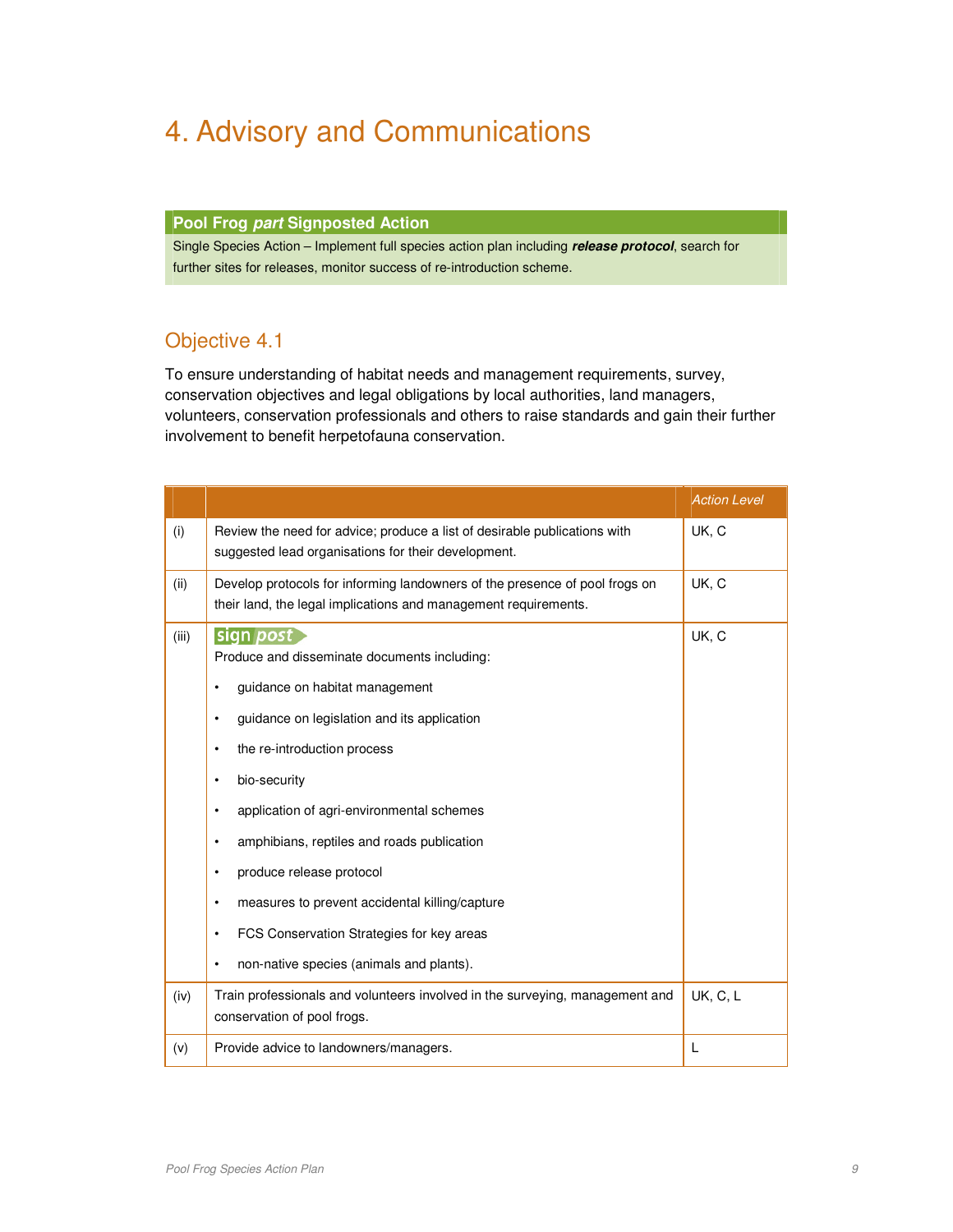### Objective 4.2

To achieve, through publicity, media and other approaches, a wider and more sympathetic understanding of pool frog conservation and provide opportunities for engaging more people.

|       |                                                                                                                                                                    | <b>Action Level</b> |
|-------|--------------------------------------------------------------------------------------------------------------------------------------------------------------------|---------------------|
| (i)   | Identify main audiences and messages to be conveyed to them to further pool<br>frog conservation and the appropriate mechanisms and approaches to achieve<br>this. | UK, C, L            |
| (ii)  | Undertake activities to further the understanding of pool frog conservation<br>including the provision of seminars, conferences and workshops.                     | <b>UK, C, R, L</b>  |
| (iii) | Produce information on pool frog conservation including via articles, press<br>releases, websites, television and radio etc. to reach a wide audience.             | UK, C, L            |
| (iv)  | Encourage positive interpretation material and displays about pool frog<br>conservation at country parks, visitor centres and zoological gardens etc.              | UK, C, L            |
| (v)   | Develop pool frog based environmental education initiatives.                                                                                                       | C, L                |
| (vi)  | Provide opportunities to see pool frog in the wild and their habitats.                                                                                             | C, L                |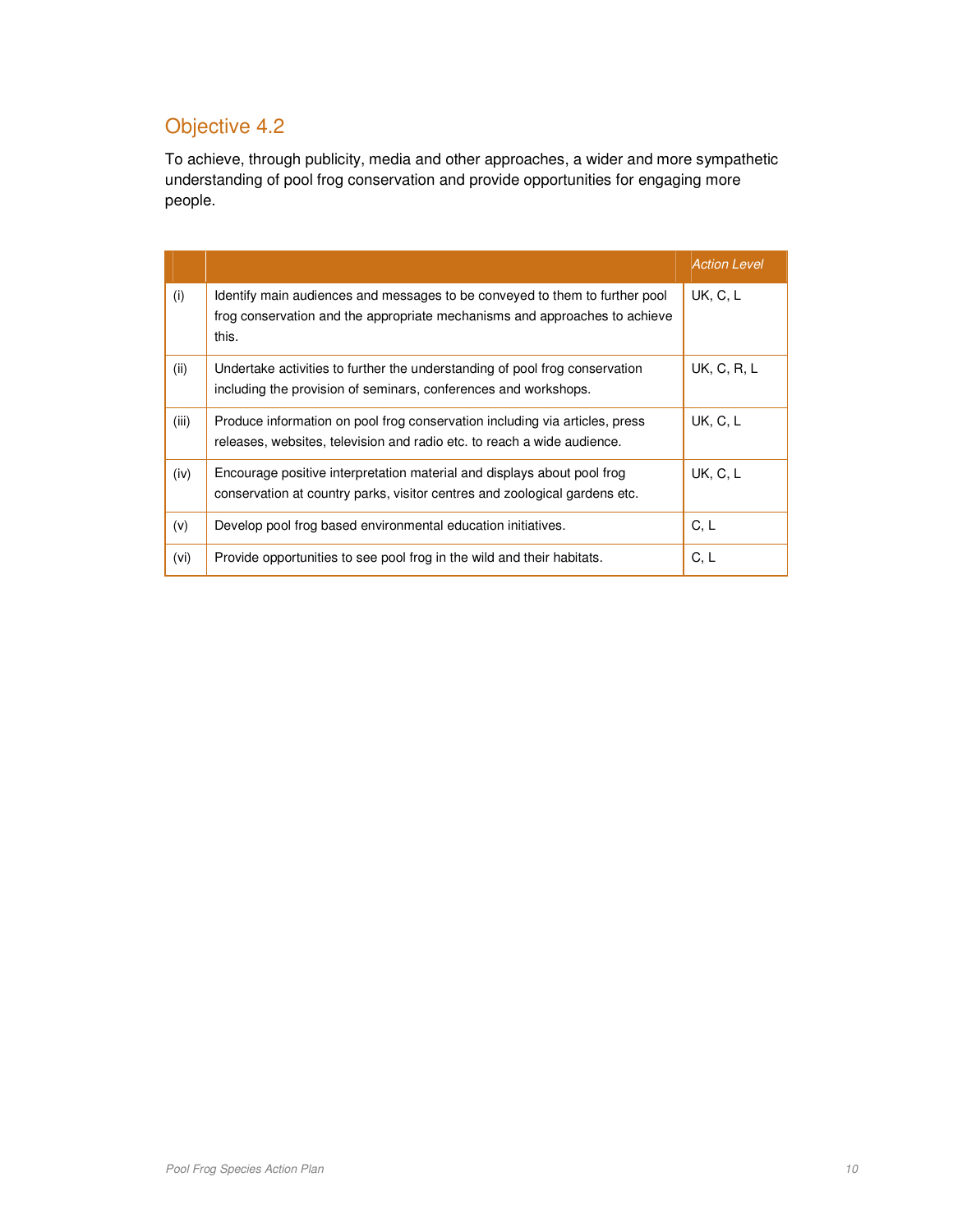# 5. Research and Monitoring

### Objective 5.1

Understand the conservation status and distribution of pool frog and changes therein.

#### **Pool Frog part Signpost Statement**

Single Species Action – Implement full species action plan including release protocol, search for further sites for releases, **monitor success of reintroduction scheme**.

|        |                                                                                                                                                                                       | <b>Action Level</b> |
|--------|---------------------------------------------------------------------------------------------------------------------------------------------------------------------------------------|---------------------|
| (i)    | Develop monitoring and surveillance schemes to address the information<br>needs. Further refine and develop the National Amphibian & Reptile<br>Recording Scheme (NARRS) projects.    | <b>UK, C, R, L</b>  |
| (ii)   | sign <i>post</i><br>Undertake monitoring and surveillance exercises.                                                                                                                  | <b>UK, C, R, L</b>  |
| (iii)  | Define appropriate measurable units/descriptors of status and develop a<br>measure of Favourable Conservation Status.                                                                 | C, R, L             |
| (iv)   | Consider developing appropriate indicators to reflect the status of pool frogs.                                                                                                       | UK, C               |
| (v)    | Identify threats to the species, the risks of incidental capture and killing, and<br>the activities that give rise to them.                                                           | UK, C,              |
| (vi)   | Develop recording and monitoring schemes to assess the impact of threats<br>e.g. incidental capture/killing, and relate these to impacts on Favourable<br><b>Conservation Status.</b> | <b>UK, C, R, L</b>  |
| (vii)  | Promote distribution surveys amongst volunteer groups, local authorities.                                                                                                             | <b>UK, C, R, L</b>  |
| (viii) | Make distribution data collected under contract available to local/national<br>recording schemes wherever possible.                                                                   | <b>UK, C, R, L</b>  |

### Objective 5.2

Disseminate appropriate information to stakeholders and fulfil reporting requirements.

|       |                                                                                           | <b>Action Level</b> |
|-------|-------------------------------------------------------------------------------------------|---------------------|
| (i)   | Prepare an analysis of stakeholder information needs as part of surveillance<br>strategy. | <b>UK, C, R, L</b>  |
| (ii)  | Ensure data from wide range of sources is available in an appropriate format.             | <b>UK, C, R, L</b>  |
| (iii) | Undertake status reporting.                                                               | UK, C, R, L         |